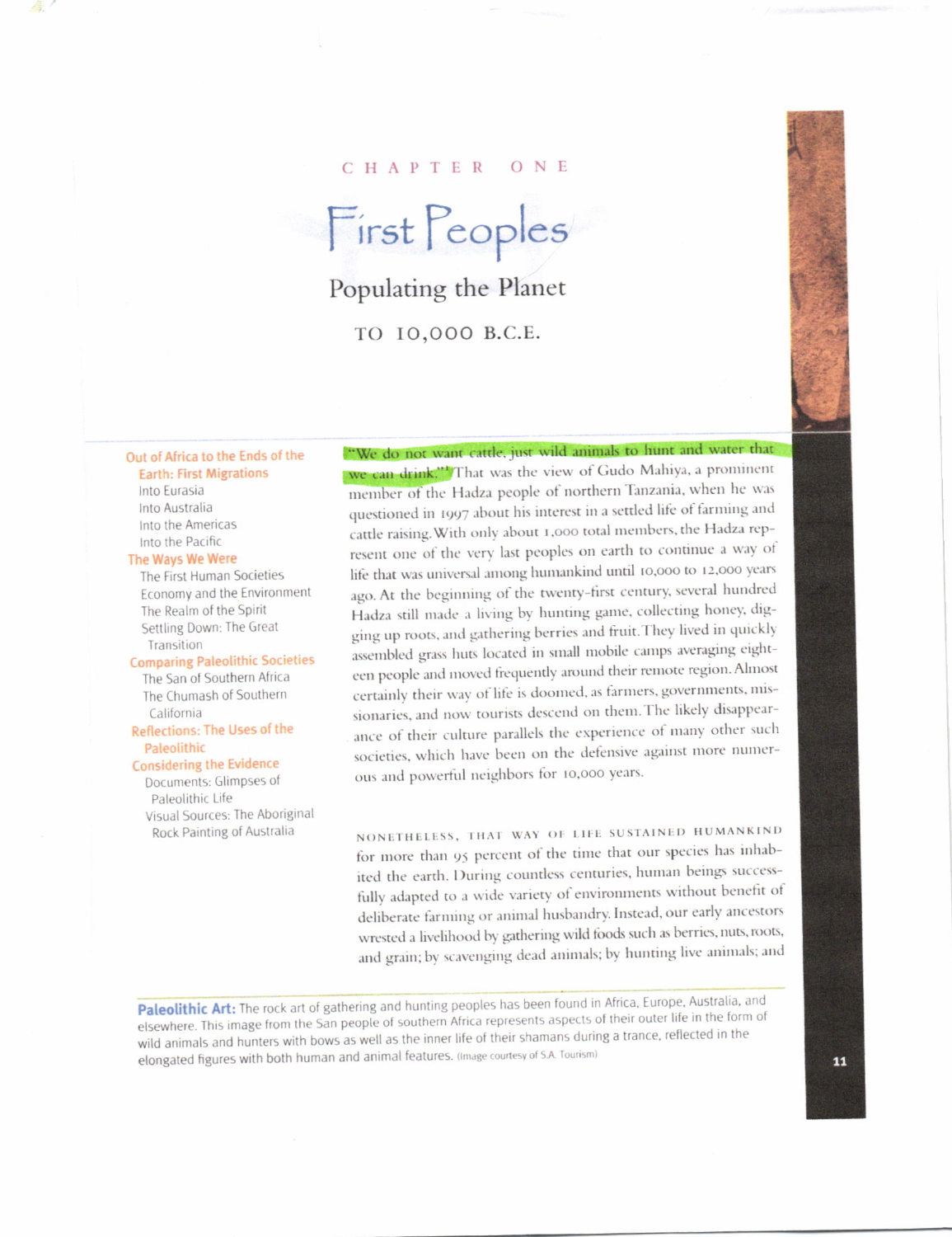by fishing. Known to scholars as "gathering and hunting" peoples, they were foragers or food collectors rather than food producers. Instead of requiring the earth to produce what they wanted, they took-or perhaps borrowed-what nature had to offer. Because they used stone rather than metal tools, they also have been labeled "Paleolithic," or "old stone age," peoples.

History courses and history books often neglect this long phase of the human journey and instead choose to begin the story with the coming of agriculture about 12,000 years ago or with the advent of civilizations about 5,000 years ago. Some historians identify "real history" with writing and so dismiss the Paleolithic era as largely unknowable because its people did not write. Others, impressed with the rapid pace of change in human affairs since the coming of agriculture, assume that nothing much of real significance happened in the Paleolithic era-and no change meant no history.

But does it make sense to ignore the first 200,000 years or more of human experience? Although written records are absent, scholars have learned a great deal about Paleolithic peoples through their material remains: stones and bones, fossilized seeds, rock paintings and engravings, and much more. Archeologists, biologists, botanists, demographers, linguists, and anthropologists have contributed much to our growing understanding of gathering and hunting peoples. Furthermore, the achievements of Paleolithic peoples—the initial settlement of the planet, the creation of the earliest human societies, the beginning of reflection on the great questions of life and death—deserve our attention. The changes they wrought, though far slower than those of more recent times, were extraordinarily rapid in comparison to the transformation experienced by any other species. Those changes were almost entirely cultural or learned, rather than the product of biological evolution, and they provided the foundation on which all subsequent human history was constructed. Our grasp of the human past is incomplete—massively so—if we choose to disregard the Paleolithic era.

# Out of Africa to the Ends of the Earth: First Migrations

The first 150,000 years or more of human experience was an exclusively African story. Around 250,000 years ago, in the grasslands of eastern and southern Africa, Homo sapiens first emerged, following in the footsteps of many other hominid species before it. Time and climate have erased much of the record of these early people, and Africa has witnessed much less archeological research than have other parts of the world, especially Europe. Nonetheless, scholars have turned up evidence of distinctly human behavior in Africa long before its appearance elsewhere. Africa, almost certainly, was the place where the "human revolution" occurred, where "culture," defined as learned or invented ways of living, became more important than biology in shaping behavior.

What kinds of uniquely human activity show up in the early African record?<sup>2</sup> In the first place, human beings began to inhabit new environments within Africaforests and deserts-where no hominids had lived before. Accompanying these movements of people were technological innovations of various kinds: stone blades